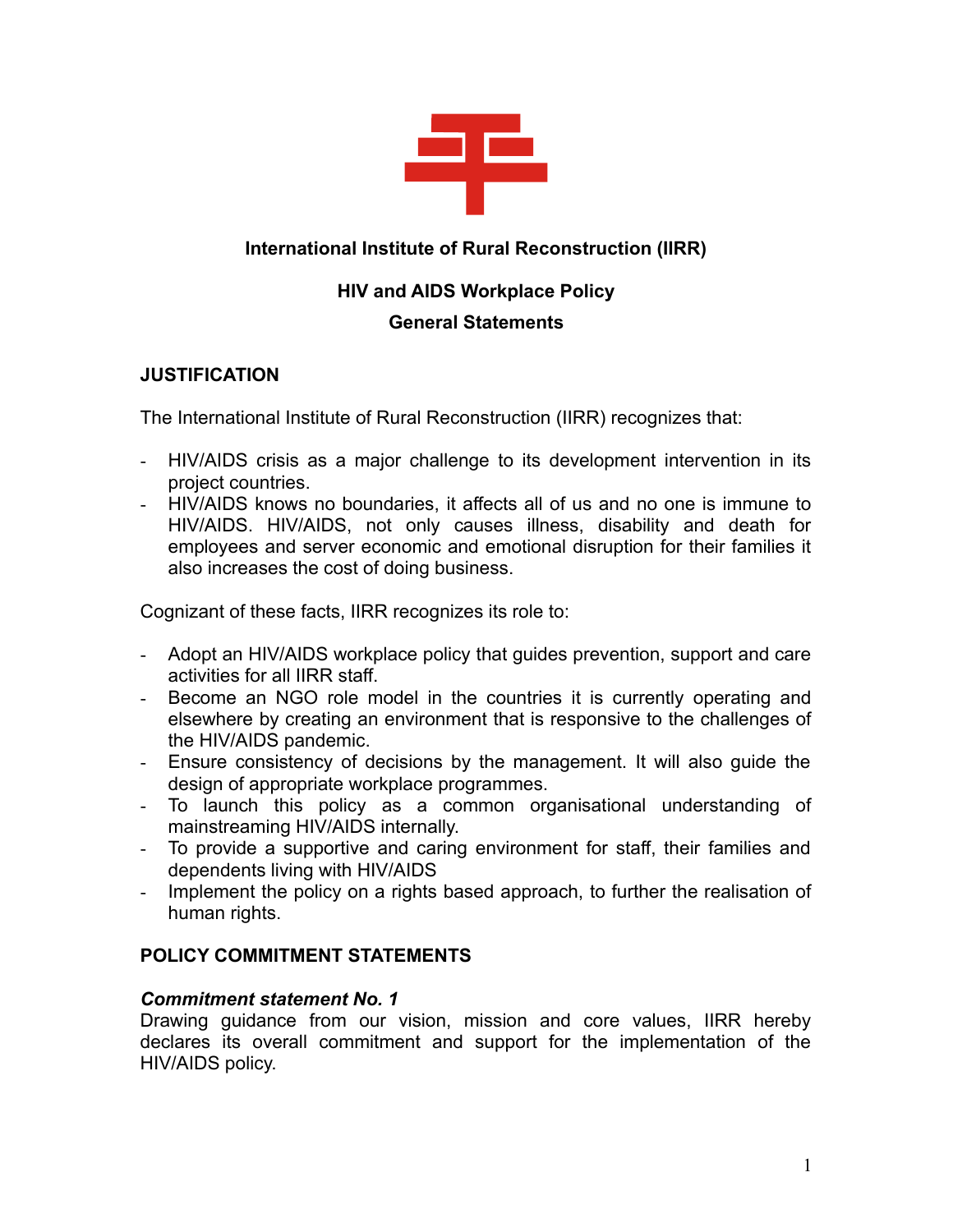## *Commitment statement No. 2*

IIRR will mandate senior and sufficiently skilled individuals and/or bodies to lead the response. Responsibilities will be taken especially at higher management level.

#### *Commitment statement No. 3*

IIRR will have the organisational preparedness to deal with HIV/AIDS in the workplace.

#### *Commitment statement No. 4*

IIRR will dedicate resources, financial, technical, material and human, within IIRR's financial capacity, to fulfil this important mandate internally among its staff.

#### *Commitment statement No. 5*

IIRR will create an environment to be able to deal with prevention awareness and education, as well as hiring and retention of staff.

### *Commitment statement No. 6*

IIRR's HIV/AIDS workplace policy and strategy will be in line with the National HIV/AIDS policies of each country where IIRR is operating. The policy strategies will differ from country to country, according to National Labour Laws.

### **GUIDING PRINCIPLES**

IIRR's HIV/AIDS workplace policy is formulated around the following principles.

#### *Recognition of HIV/AIDS as a workplace issue*

IIRR acknowledges that HIV/AIDS is a workplace issue, and treated like any other serious illness/condition in the workplace.

## *Non-discrimination*

IIRR will not discriminate its employees on the basis of real or perceived HIV status and staff living with HIV/AIDS will be treated no more or less than staff living with other serious illnesses. HIV status will not be considered when deciding if someone is suitable for a posting or promotion. Staff showing prejudice or discrimination towards others will be given appropriate information and made aware of the policy. Failure to compile will lead to disciplinary action.

#### *Gender equality*

IIRR acknowledges that HIV/AIDS impacts on male and female staff differently including recognition that women normally undertake the major part of caring for the sick and pregnant women with HIV/AIDS have additional special needs. Therefore, in line with our Human Resource and Gender Policy and the pledge to ensure gender equality in all country offices, programmes and projects, IIRR will seek to assure equal gender relations.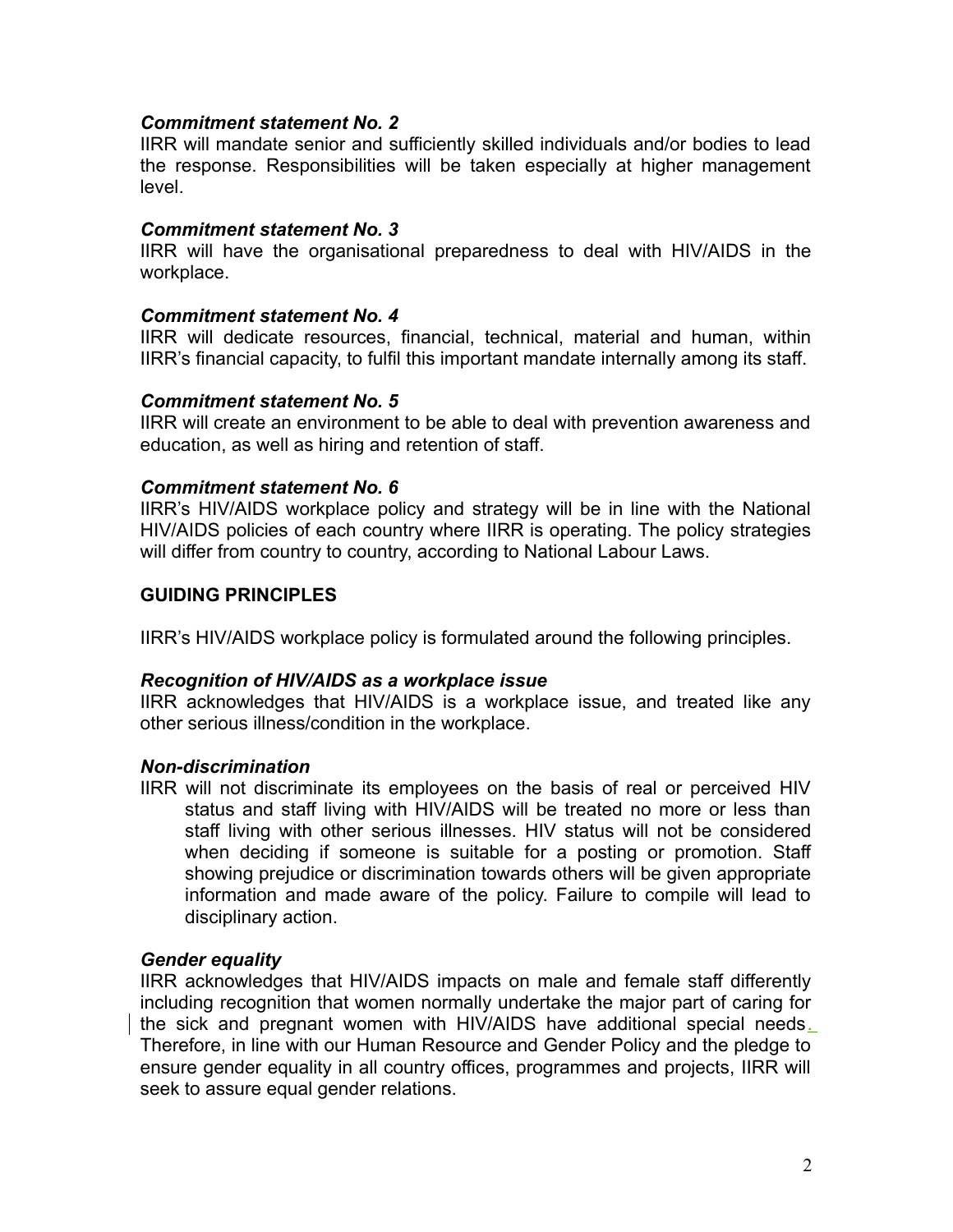# *Commitment to ongoing dialogue*

IIRR recognises that successful implementation of the HIV/AIDS policy and programme will require ongoing cooperation and trust between IIRR, all employees, with the active involvement of those who are infected and affected by HIV/AIDS. The policy will be owned by all staff and should not be seen as a 'management tool". Nonetheless, management should commit to articulate and implement the policy to ensure success.

# *HIV/AIDS screening*

IIRR will not oblige any applicant or employee to undergo HIV/AIDS screening as a requirement for purposes of exclusion from employment, benefits or work processes in recruitment or redundancy from employment or work processes.

# *Confidentiality*

IIRR will not require job applicants or workers to disclose HIV-related personal information. Access to personal data relating to an employees HIV status shall be bound by the rules of confidentiality consistent with the IIRR Human Resource Policy and the ILO's<sup>[1](#page-2-0)</sup> code of practice on the protection of workers' personal data, 1997.

# *Reasonable accommodation*

IIRR will strive to ensure reasonable accommodation on a case by case basis, subject to the overall requirements of the organisation. This may include flexible working hours, time off for medical appointments, extended sick leave and transfer to lighter duties.

# *Termination of employment*

HIV/AIDS is not a reason for termination of employment. Those retired on medical grounds will be subject to the same benefits and conditions as those with other serious illnesses.

# *Prevention and education*

IIRR will seek to address the susceptibility and impact of HIV/AIDS to its employees and community through awareness programme to ensure sustainable prevention of all means of transmission, which shall be appropriately targeted and culturally sensitive. This will include fostering changes in behaviour, knowledge, treatment and the creation of a non-discriminatory environment through the provision of information and education, and in addressing specific socio-economic factors.

# *Care and support*

Solidarity, care and support shall guide the response to HIV/AIDS in IIRR. All workers, including workers with HIV, shall be entitled to accessible and affordable health services, on a best effort basis depending on IIRR capacity.

<span id="page-2-0"></span><sup>&</sup>lt;sup>1</sup> ILO is the International Labor Organization